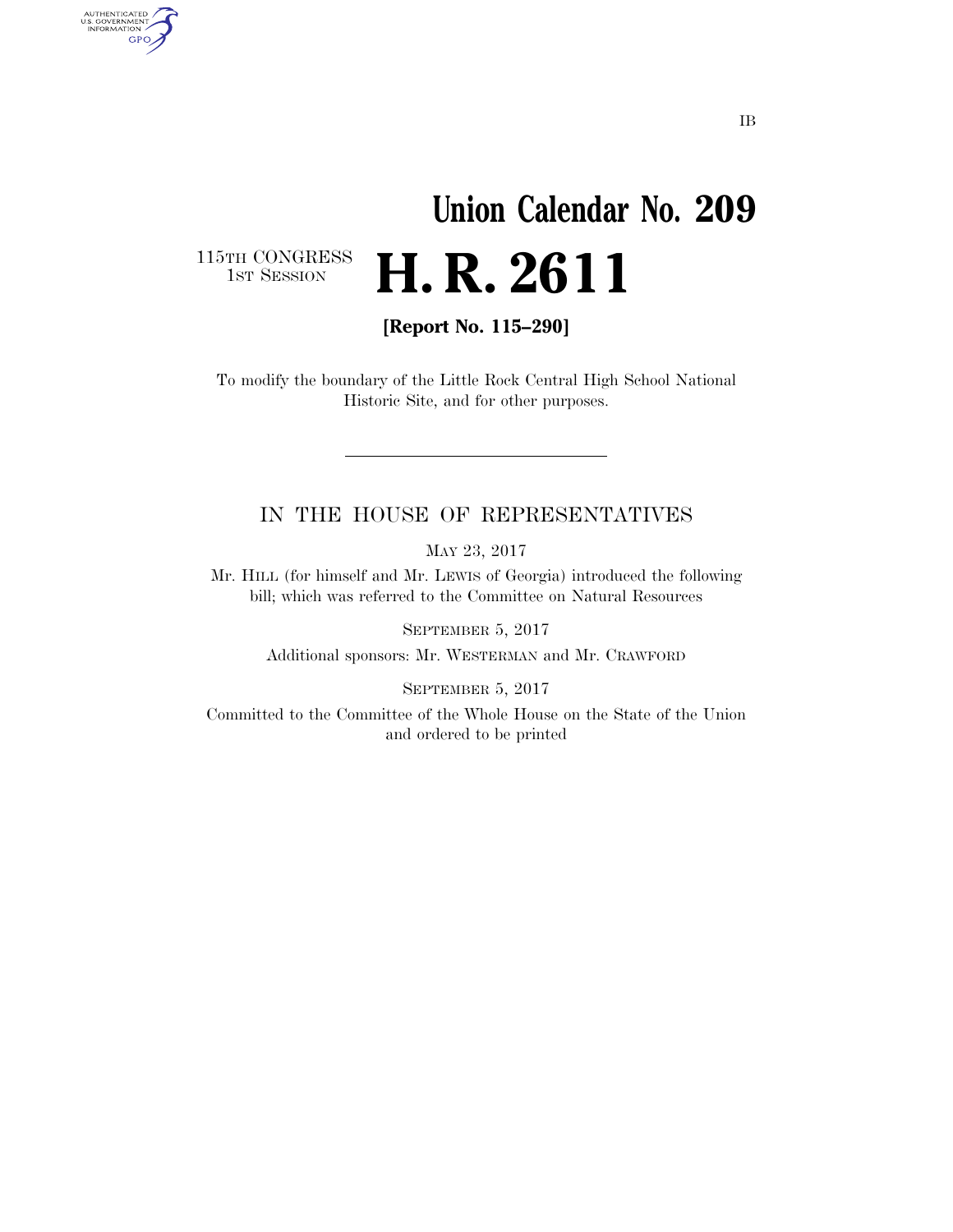## **A BILL**

2

To modify the boundary of the Little Rock Central High School National Historic Site, and for other purposes.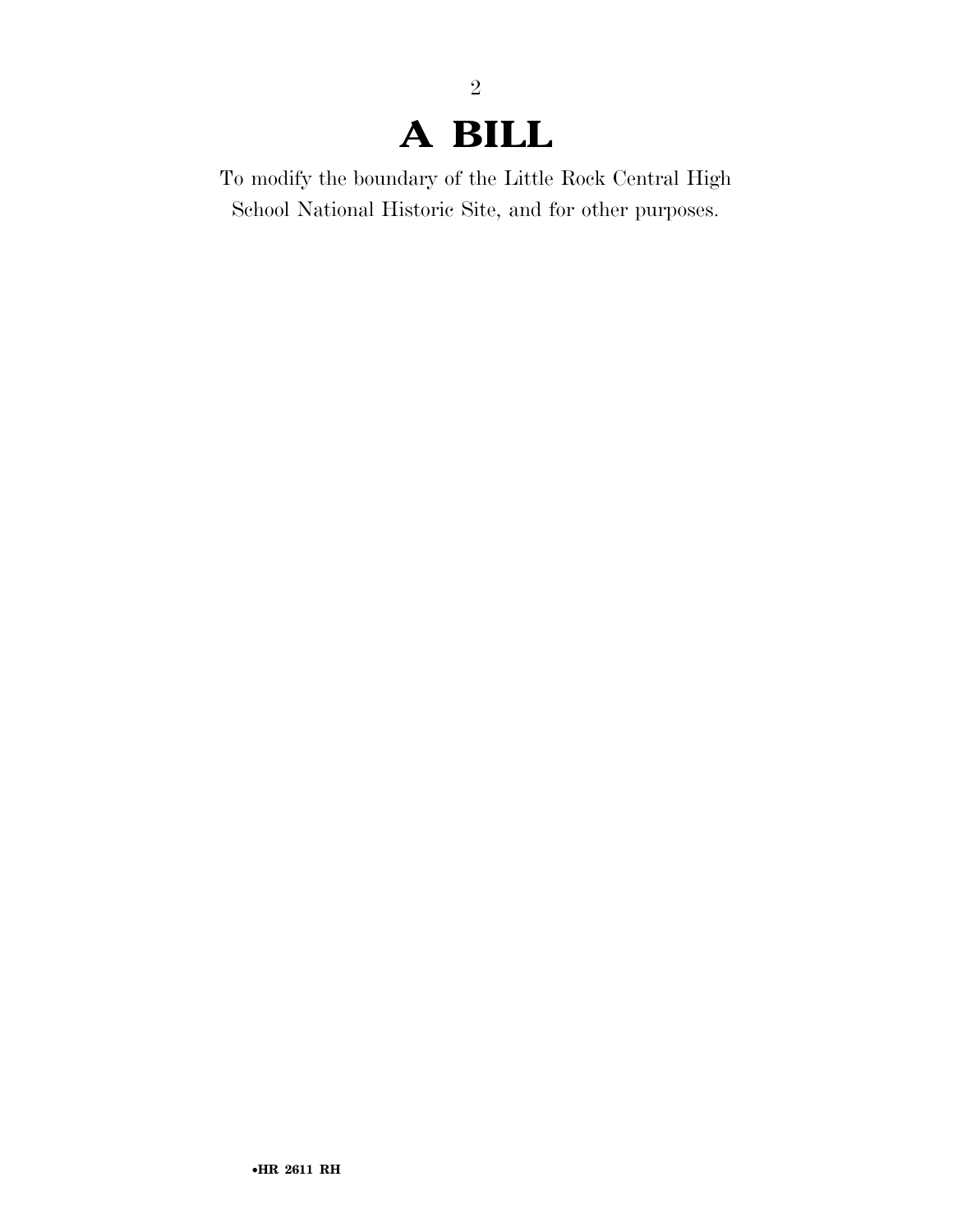*tives of the United States of America in Congress assembled,*  **SECTION 1. SHORT TITLE.**  This Act may be cited as the ''Little Rock Central High School National Historic Site Boundary Modifica- tion Act''. **SEC. 2. LITTLE ROCK CENTRAL HIGH SCHOOL NATIONAL HISTORIC SITE BOUNDARY MODIFICATION.**  Section 2 of Public Law 105–356 (112 Stat. 3268) is amended— (1) by redesignating subsections (b), (c), (d), and (e) as subsections (c), (d), (e), and (f), respec- tively; (2) by inserting after subsection (a) the fol- lowing: ''(b) BOUNDARY MODIFICATION.—The boundary of the historic site is modified to include the 7 residences on South Park Street in Little Rock, Arkansas, consisting of 1.47 acres, as generally depicted on the map entitled 'Central High School National Historic Site Proposed Boundary', numbered 037/80,001, and dated August, 2004.''; and

 (3) in subsection (d) (as redesignated by para-graph (1))—

*Be it enacted by the Senate and House of Representa-*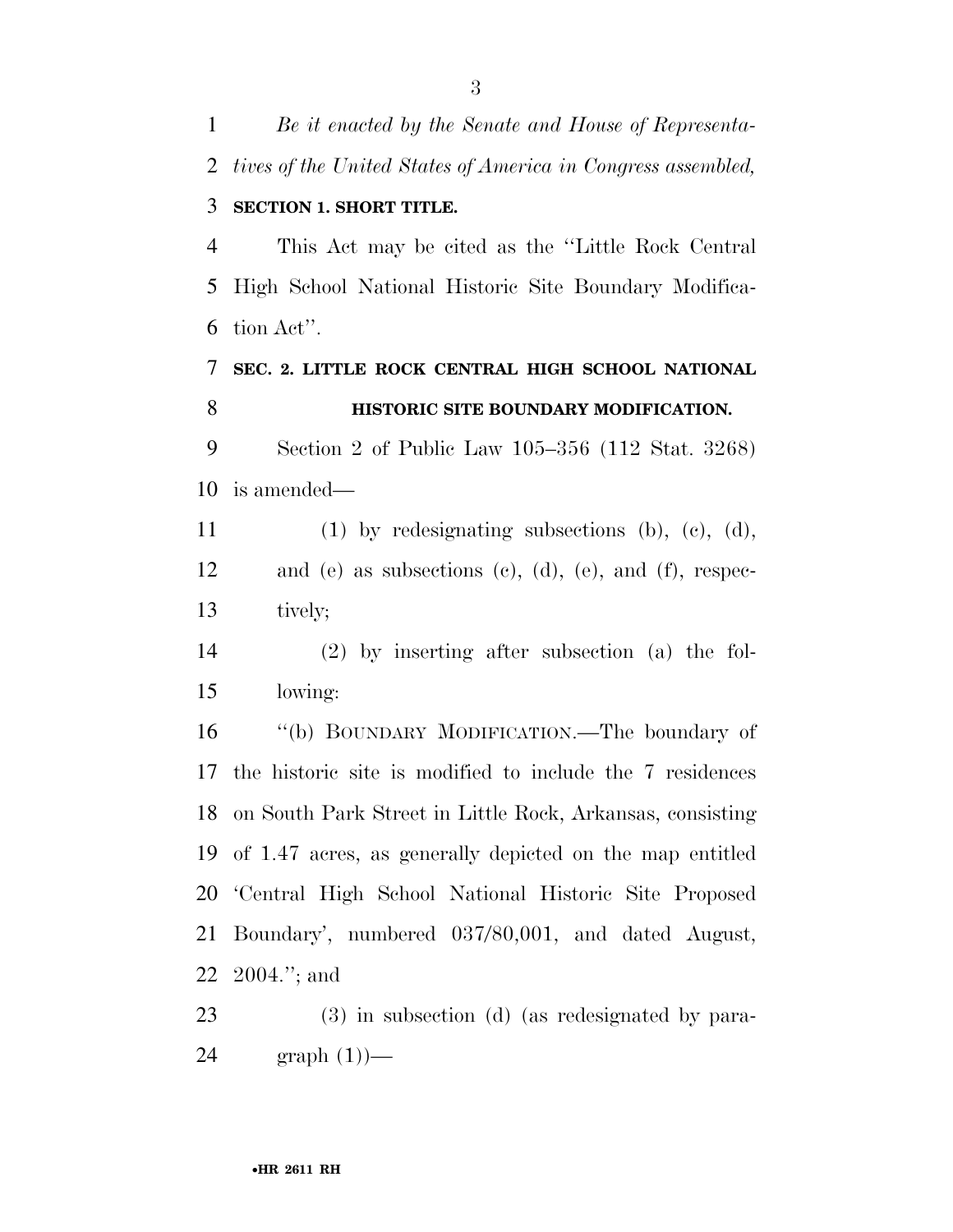| $\mathbf{1}$   | (A) in paragraph $(1)$ , by striking " $(1)$ The  |
|----------------|---------------------------------------------------|
| $\overline{2}$ | Secretary" and inserting the following:           |
| 3              | "(1) IN GENERAL.—The Secretary";                  |
| $\overline{4}$ | (B) in paragraph $(2)$ , by striking " $(2)$ The  |
| 5              | Secretary" and inserting the following:           |
| 6              | "(3) COORDINATION.—The Secretary"; and            |
| 7              | $(C)$ by inserting after paragraph $(1)$ the      |
| 8              | following:                                        |
| 9              | $"(2)$ COOPERATIVE AGREEMENTS FOR<br>THE          |
| 10             | PRESERVATION AND INTERPRETATION OF CERTAIN        |
| 11             | PROPERTIES.                                       |
| 12             | "(A) IN GENERAL.—The Secretary may                |
| 13             | enter into cooperative agreements with the own-   |
| 14             | ers of the 7 residences referred to in subsection |
| 15             | (b) pursuant to which the Secretary may use       |
| 16             | appropriated funds to mark, interpret, improve,   |
| 17             | restore, and provide technical assistance with    |
| 18             | respect to the preservation and interpretation of |
| 19             | the properties.                                   |
| 20             | "(B) INCLUSIONS.—An agreement entered             |
| 21             | into under subparagraph (A) shall include a       |
| 22             | provision specifying that no changes or alter-    |
| 23             | ations shall be made to the exterior of the prop- |
| 24             | erties subject to the agreement, except by the    |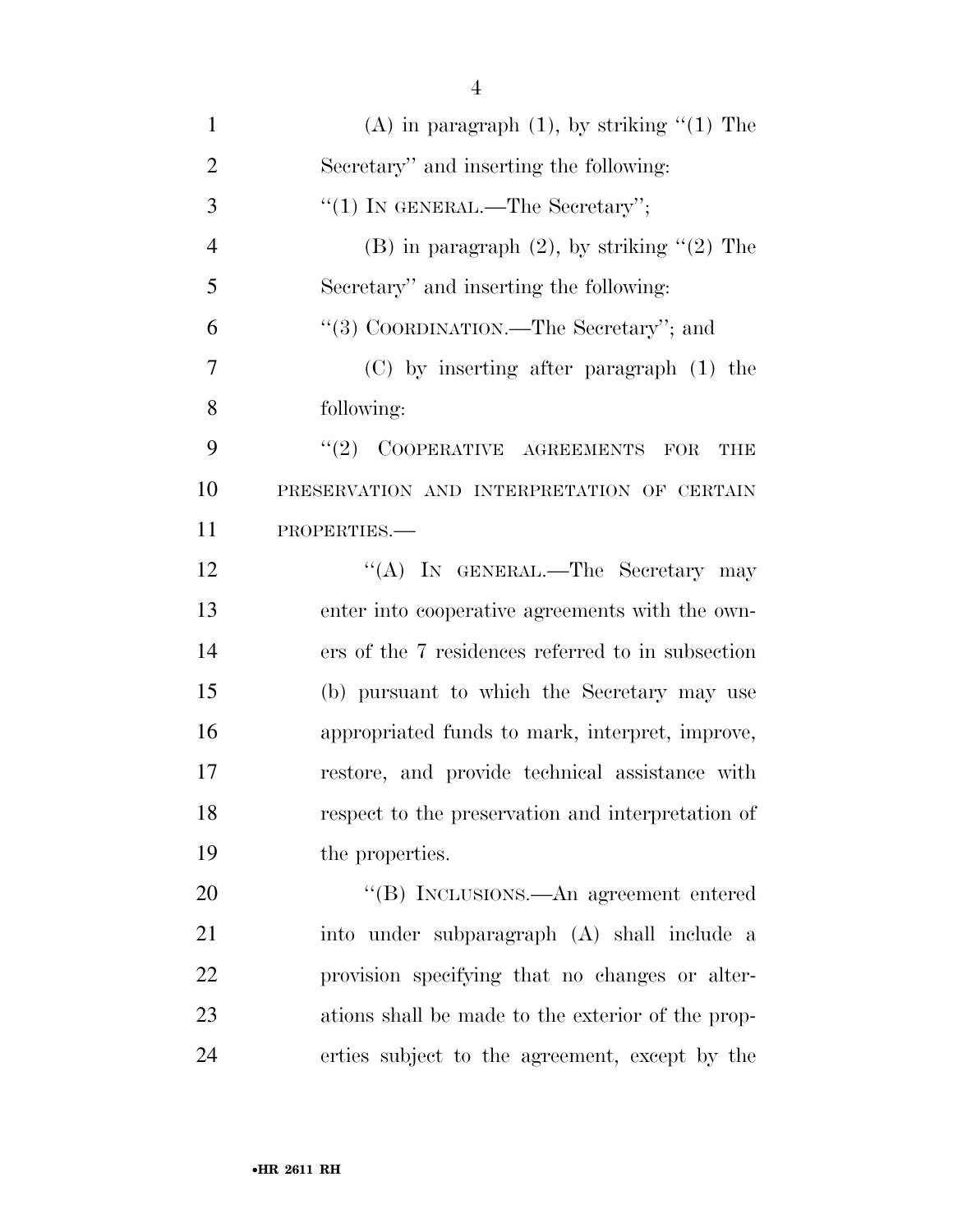mutual agreement of the parties to the agree-

ment.''.